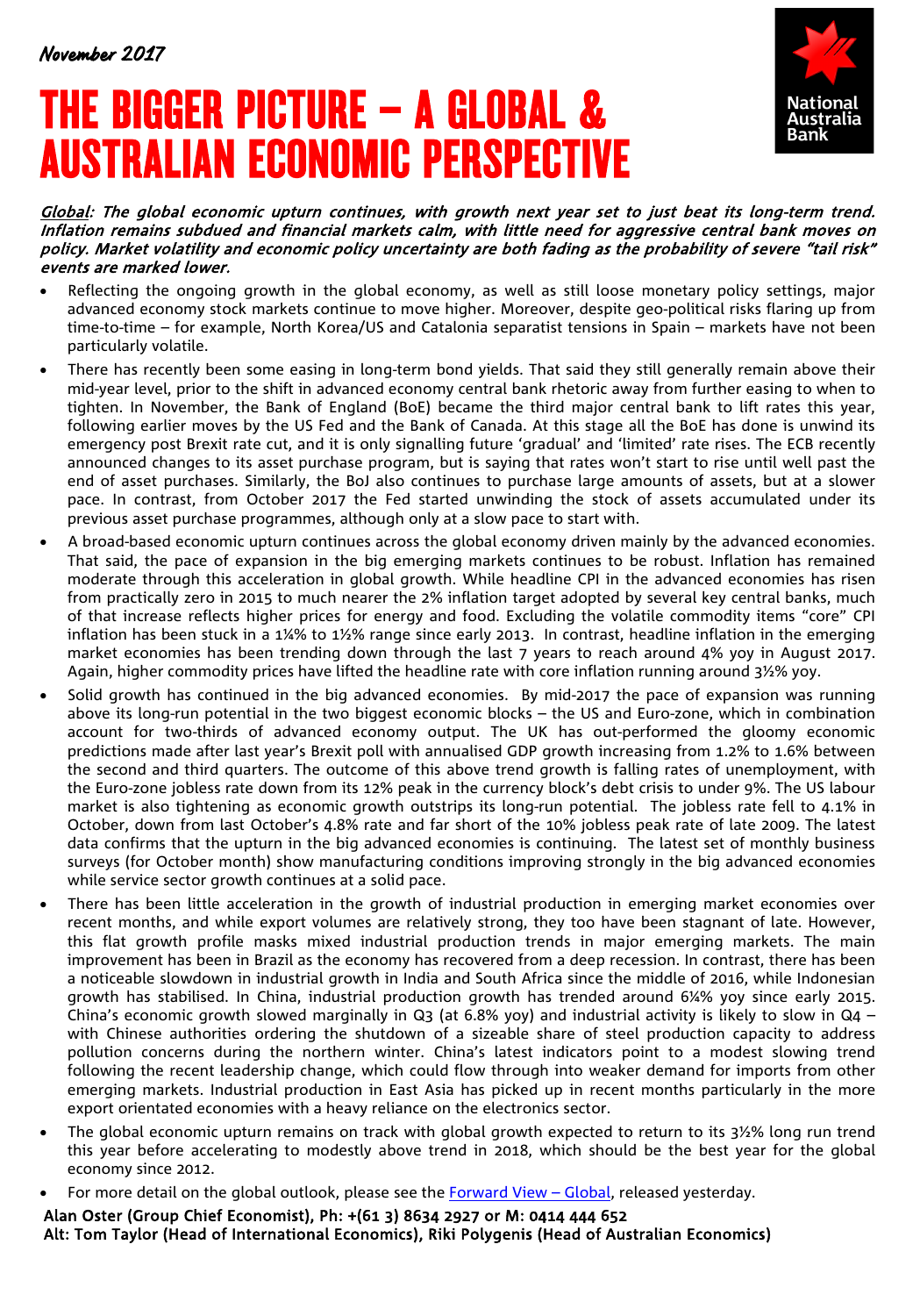Australia: Overall, we are quietly confident that improving prospects for infrastructure construction and nonmining business investment will help sustain economic growth at a steady (but moderate) rate, despite some obstacles ahead. Real GDP growth is forecast to strengthen in coming quarters to 3.2% y/y by Mar-18, ease to 2.4% by Dec-18 before picking up slightly to 2.6% by end-19. Our inflation forecasts have been revised down slightly to reflect new weights from the ABS, with core inflation expected to hit the bottom of the RBA target band by end-18. The RBA remains comfortably on hold, with few hints of a move in either direction. We still expect two 25bp hikes in H2 2018, subject to more progress being made on reducing unemployment and/or underemployment, and wages growth showing some (at least tentative) signs of picking up.

- The read on business conditions was extremely strong in the October [NAB Monthly Business](https://business.nab.com.au/nab-monthly-business-survey-october-2017-27019/) [Survey,](https://business.nab.com.au/nab-monthly-business-survey-october-2017-27019/) with manufacturing posting a strong result despite the recent closure of auto manufacturing plants. The conditions index jumped to a record high, and while confidence is not quite as buoyant, it is holding above long-run average levels. Despite record business conditions, capacity utilisation eased slightly, but capital expenditure has rebounded to solid levels – perhaps signalling some shift away from a focus on balance sheet repair.
- The latest ABS figures show employment grew by 3.7k in October in seasonally adjusted terms. While the gain was smaller than the market expected, it came after a period of strong jobs growth and marked the 13th month of consecutive increase. The participation rate declined by 0.1ppt to 65.1%, seeing the unemployment rate decline further to 5.4%. Employment grew the strongest in Queensland this month, after declining last month, while other states showed some weakness. Victoria lost 14.5k jobs, possibly related to the car manufacturing closure, which also saw a decline in its participation rate. Forward indicators continue to suggest the labour market will tighten further. The NAB Business Survey is consistent with employment growth of around 20k a month – similar to the current trend growth rate – and is importantly above the +14.4k breakeven level needed to keep the unemployment rate unchanged.
- Retail trade volumes rose just 0.1% q/q in Q3 following a 1.5% bounce in Q2, while the value of sales fell 0.3% in the quarter suggesting further deflation in the sector. In the month of September, the value of retail sales was flat, following a 0.5% m/m fall in August. This was below the 0.6% rebound signalled by [NAB's Cashless Retail](https://business.nab.com.au/nab-monthly-cashless-retail-sales-index-september-2017-26771/)  [Sales Index.](https://business.nab.com.au/nab-monthly-cashless-retail-sales-index-september-2017-26771/) While a changed seasonal pattern due to the release of the new iPhone in November this year compared to a September release in previous years may have played a role, falls were also evident in other areas of household goods, clothing & footwear and recreational goods. Further, [NAB's Online Retail Index f](https://business.nab.com.au/nab-online-retail-sales-index-quarterly-update-september-2017-26953/)ell 0.6% m/m. [Business conditions i](https://business.nab.com.au/nab-monthly-business-survey-october-2017-27019/)n retail rose modestly out of negative territory to +0, but were well below the aboveaverage conditions in all other industry groups. We are now forecasting **household consumption** growth of just 0.4%  $q/q$  in Q3, and for modest annual growth of 2 to  $2\frac{1}{2}\%$  in 2018 and 2019.
- In addition to strong results in the NAB Business Survey, the value of non-residential building approvals rebounded sharply in September, extending the overall positive trend seen this year; up 22.4% m/m in September (seasonally adjusted) and 15.3% higher y/y in trend terms. Meanwhile, monthly data on the value of capital goods imports picked up in Q3 (rising more than 7% in Q3, to be almost 20% higher over the year) suggesting high levels of machinery and equipment investment, although capital imports may be seeing some volatility from the import of large LNG platforms. Overall, trends in the data support our expectation for a further acceleration in non-mining business investment ahead. However, despite the positive reads, official data showed a deceleration in business credit growth to just 0.1% m/m in September, while annual growth eased to 4.3% y/y, which is quite soft by historical standards and down from last year's peak (7.3%).
- There were more broad-based signs in the last month that the **housing market** is quickly cooling, although Sydney is where much of the pull-back has taken place, while Melbourne has largely bucked the trend. Annual national dwelling price growth has slowed to 7% y/y in October, having peaked at 11.4% earlier this year. Auction clearance rates in Melbourne have dipped recently, while they are at multi-year lows in Sydney (for this time of year). Housing finance approvals (owner-occupier) fell in September, but are still up a solid 11.8% over the year, and investor finance approvals also fell in the month (down 6.2% m/m) to be lower than the same time last year. Our outlook for prices is unchanged, with the market expected to cool further. On the supply side, Private residential building approvals rose again in September, and while they are still down from their peaks, they have been broadly flat over the year (better than expected). Much of the recent lift has come from NSW, particularly in medium density, but we do expect the downward trend in national approvals to resume in time.
- The trade surplus widened further in September, to be a better-than-expected \$1.7 billion. Further improvements in the trade surplus might be harder to achieve in Q4, given recent declines in iron ore prices and scheduled maintenance at the Curtis Island LNG project. Net exports are expected to have added 0.3 ppts to GDP growth in Q3, as LNG exports continue to ramp up and the temporary impacts of weather disruptions in Q2 have dissipated. The NAB non-rural commodity price index was 3% higher q/q in Q3, mostly driven by the temporary surge in iron ore prices in July but also helped by higher oil and base metals prices. Forecast weakness in iron ore prices will drive the commodity price index lower in Q4 2017 and in 2018.
- We hold to the view that AUD/USD can close out the year nearer 0.75, which will likely require at least a modest extension of the Sep-Oct USD rally, something we continue to expect. It's no co-incidence that AUD/USD move lower has stalled alongside the cessation of the USD uptrend. Yield differentials remain quite pivotal to our view of how AUD/USD plays out in coming months, as well as an expectation that key bulk commodity prices will edge down. Assuming the Fed moves in December, then one additional tightening in H1 2018 would see the fed funds rate above the RBA cash rate.
- For more detail on the Australian outlook, please see the Forward View Australia, released on Wednesday.